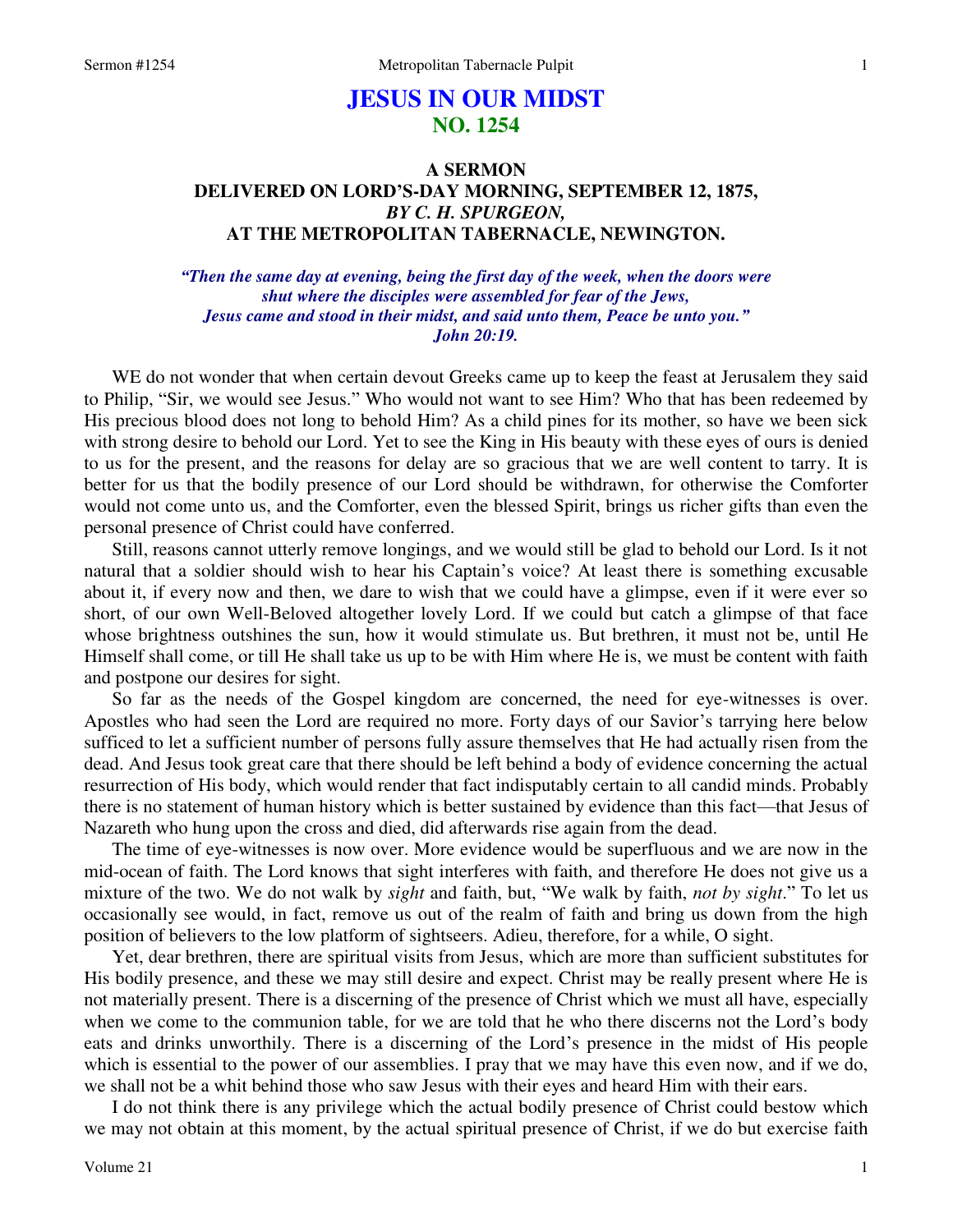in Him as being in the midst of us. He has said, "Lo, I am with you alway," and this is the pledge of every conceivable good. Concerning this presence I shall speak, using the story as told by the evangelists as a sort of type of that spiritual communion which I hope we may now realize.

**I.** Our first point this morning shall be, THERE IS A PECULIAR MANNER IN OUR LORD'S COMING TO HIS DISCIPLES.

You will see first that *He comes gladly to them*. I am sure He came gladly, for He came so soon and so often. First, He appeared to Mary Magdalene, then to Simon, then to the two at Emmaus, and then to the eleven at Jerusalem. There are at least four times in a day in which the Risen One seeks His brethren. These visits of His were in different places, somewhat remote from each other. It was a busy day with Him, this first day after He had risen from the dead.

 How true it was after His resurrection, even as it was in ages long ago, that His delights were with the sons of men. He evidently loved to be where His people were. He might have gone away and spent the forty days in the desert, triumphing on the scene of His former conflict, or He might have surveyed the earth in lonely travel, but instead thereof He spent His sacred leisure with His people. And on the first day after He had risen from the grave, we have record of no less than four interviews which He had with His disciples.

 Remember that on each occasion He came right willingly and showed Himself freely. Magdalene, it is true, went to the tomb seeking Him, but He might readily have remained unknown had He so desired. I know not where Simon was when his Lord met him, but he also did not find Him as the result of search. As for the two disciples at Emmaus, they were going away from Jerusalem and evidently were not seeking Him, yet He joined Himself to their company. And the eleven had met to console each other, but not to meet with Him—that was a matter beyond their expectation. The doors were shut. No sentinel stood ready to look for the appearing of the Lord Jesus, but He came to them all of a sudden, an uninvited guest.

 I gather from this, beloved, that our blessed Lord delights to manifest Himself to His people even now, for we know that He is the same as ever. After a spiritual manner, He is glad to come and sup with us that we may sup with Him. He is not reluctant to visit the places where His people assemble. It is the joy of His heart to look those in the face for whom He shed His blood, and to hear their prayers and praises and accept their offerings. You have not today, therefore, in the prayer which I trust you are breathing to Him, to urge an unwilling guest to come where He cares not to be. You have not to lay hold of Him and constrain Him, saying, "Abide with us." He will be glad to reveal Himself to you as He does not unto the world. Jesus comes cheerfully where He is cheerfully received. He even comes to those who invite Him not, and therefore, He will surely turn aside and tarry with you who are longing for fellowship with Him.

*He came* on that occasion also *to those who were quite unworthy of so great a privilege—*for who were those eleven? God forbid we should say a hard word against those honored men, but in reference to their Master, they had not behaved as they should have done. It is written, "Then all the disciples forsook him and fled." Amongst that eleven, there was not one who had stood up in his Lord's defense, not even the man who had leaned his head upon His bosom. Nay, one who was not the least among them had, with oaths and cursing, denied Him. They had not forgotten Him or renounced His cause, or else they would not have met as they were doing, but they had all disbelieved the promise of His return, or else they had not met in fear and trembling as they did that night.

 I think some leaders would have refused to acknowledge such followers, or at best would have sent them cold commands and denied them their company till they were in a better spirit. Our Master came to His cowardly, faithless disciples and stood in the midst of them uttering the cheering salutation, "Peace be unto you!" My soul, why should He not come to you, though you are the most unworthy of all whom He has bought with His blood? Though you assuredly have been unfaithful, cowardly, and unbelieving, yet even upon you may His light arise and into your ears may He speak the peaceful benediction, even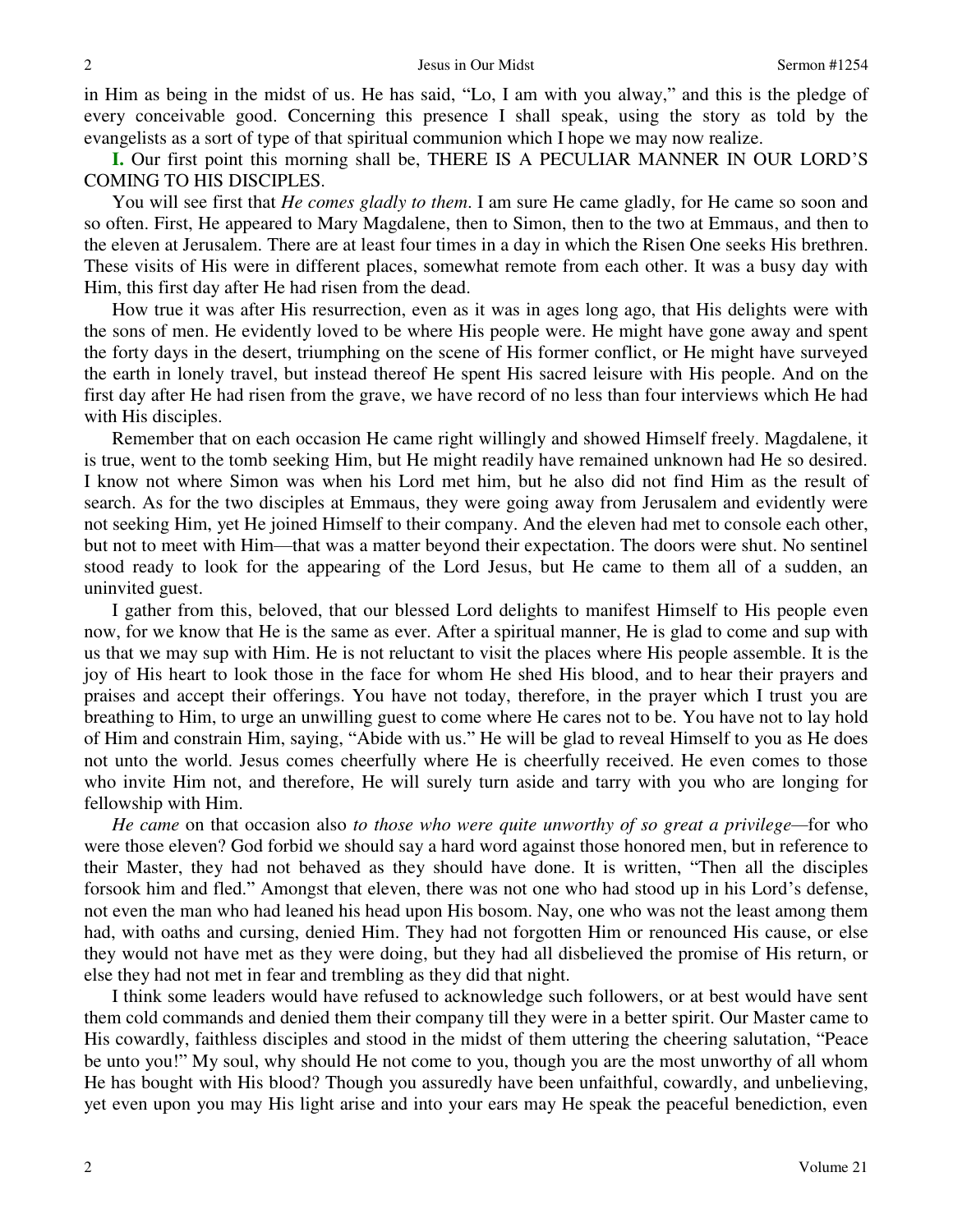as He did unto the eleven. This ought to be a point of great comfort to you this morning, and great incitement to hope that you will obtain the Lord's spiritual presence, unworthy though you be.

 Note again, the manner of His coming. He came to the full assembly of the apostles and their companions, *after He had been seen by the few*. That is to say, first one had seen Him, then another one, and then two, and then the full quorum of the eleven and they that were with them were favored with His company.

 I am glad, my brethren, to know that this morning early, soon after break of day, a few of the household of faith met under this roof and found their Master among them displaying His love. I know also that a second time, before we assembled in this upper room for worship, there was in the basement below another company gathered together, who sought and found our Lord. And moreover, one at least is here who saw Jesus early this morning in his own chamber while privately worshipping.

 These are good tokens, my brethren, for now that we have all come together, many more than eleven, and now that all our hearts are eager after Him, we shall surely meet with Him. Since the brothers and the sisters say, "We have seen Him this morning, we saw Him in our chambers, we saw Him as we walked to the house of prayer, we met Him in the early morning prayer meeting," this is good news to us and confirms our hope that He will come to us also. Yes, beloved, He will come to the feast. Even now I see Him and His presence makes my heart burn within me.

 Our Lord came to His disciples *when they were met together quietly*, secluded from the world, shut in as much as they could be from its cares and distractions. The eleven and the more trustworthy brethren had appointed this midnight rendezvous for no purpose but that of quietly considering their condition, cheering each other's hearts, and waiting upon God. They had nothing to buy or sell, or debate upon. They had laid aside business cares and domestic troubles, and then their Master came.

 It is a good thing for the saints to be shut in and the world shut out. I hope we are in that position now. You must not expect Jesus to show Himself to you if your heart is at home with the children, or away at the workshop, or traveling to and fro through the earth, seeking after vanity. But with the doors all shut about us, even in this great Tabernacle, we shall see our Beloved. If we can but shut the world out, we may expect to feel His presence and to have Him breathe upon us as He did upon those of old. Not in the noisy street, but in the quiet chamber, Jesus comes. Not at the mart, but in the meeting. Not in the street, but in the sanctuary will His gathered people have their clearest sights of Him.

 Having all met together, the next noticeable point as to the Lord's coming was that *they were all thinking about Him and talking about Him*. The uppermost subject was Jesus whom they had followed as their Master, whom they had seen die, and of whom it was said that He had risen from the dead. I suppose they prayed together, but I am sure their prayers all had reference to Him. I do not think they sang, but if they did, I think they must have selected a psalm which had an evident allusion to Him. Some of them may have spoken. I have no doubt Simon Peter did, but it must have been to tell how the Lord had revealed Himself to Him and was risen indeed. And Magdalene in that quiet assembly may have again told of the vision of angels which she saw, and how she met the Master and mistook Him for a gardener.

 And now there come in two brethren, sweating from their rapid journey from Emmaus, who are just in time before the assembly breaks up to repeat the same gladsome tidings. Everything that night was about Jesus, directly and distinctly about Him. There were no discussions as to doctrines and no questions about ordinances, but they spoke wholly of Jesus who died, Jesus who was said to have risen, and they said one to another, is it indeed so? Thus while all their hearts and tongues were taken up with Him, Jesus manifested Himself to them.

 Now I hope our Lord will come this morning, for I know some who think less and less every day of everything but Jesus, who now account a sermon to be precious or to be vile in proportion as it is full of Him, and reckon a day well spent or ill just in proportion as they have spent it with Him. He is the Alpha and Omega, head, front, chief, Lord, all, yea, all in all to us. And if there be many such present today, you may depend upon it, Jesus will not stay away, but we shall feel the delights of His fellowship.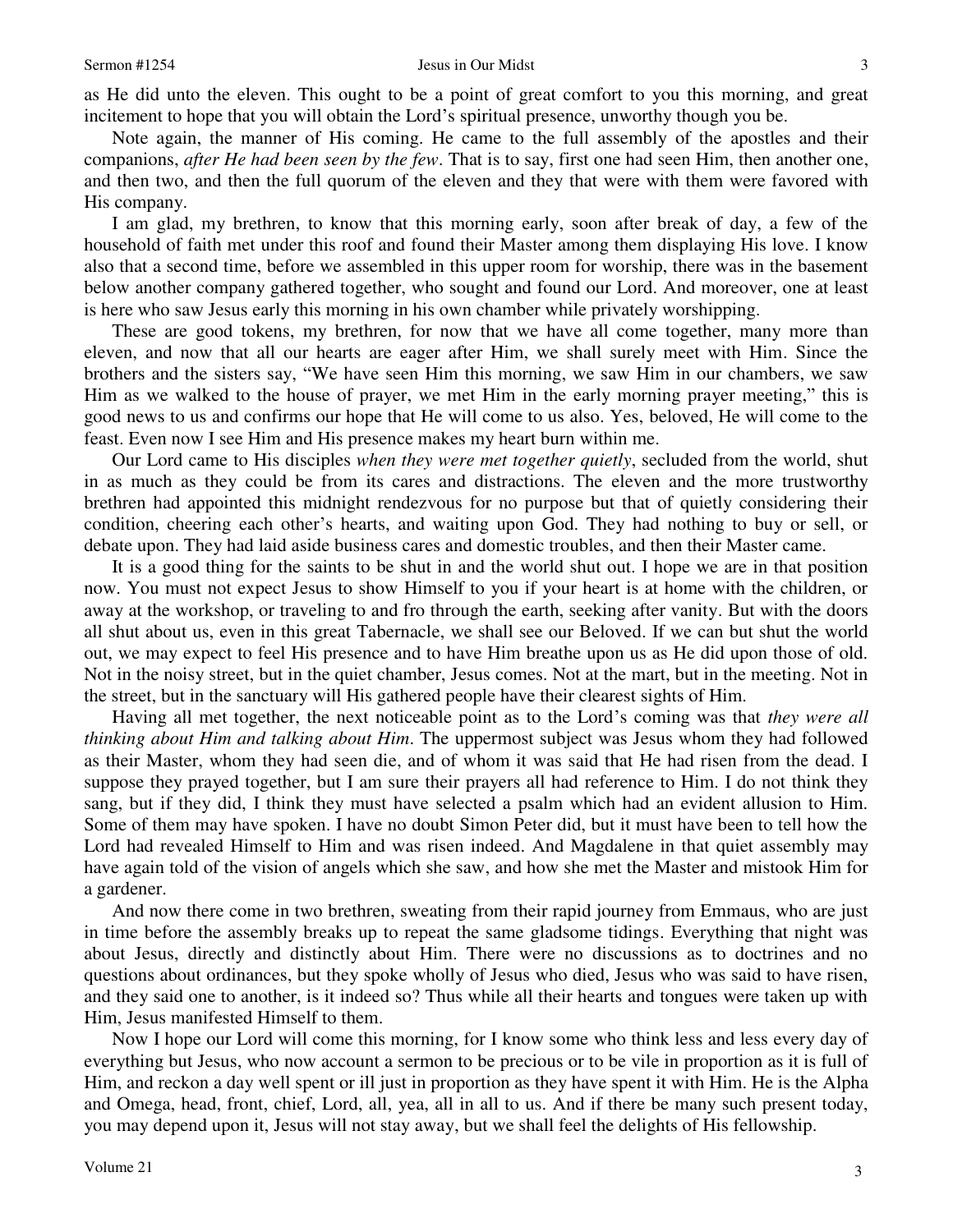Still, someone will say, perhaps He will not come here, for there are many barriers and we ourselves are not, perhaps, in the very best condition to receive Him. Stop, brethren, and ask yourselves—were there no difficulties *then?* The doors were shut and the disciples were in fear. I do not know how Jesus came into the room. Some think He passed through the closed door by miracle, albeit that His body was substantial flesh and bone. Others suggest that He opened the door by miracle and then it closed again. I care not how, but there He was, though the doors were shut. And I know this, that whatever doors there may be between my Lord and my soul, though they were doors made of seven times plated steel, He could pass through them or could open them to get at my heart when it longs after Him.

 Brethren, if there be mountains between you and Christ, behold He comes leaping like a roe or a young hart over the separating hills. Nothing can keep Him back from you except yourself, and if you will that He should come, He wills to come and is on His way even now. No considerations of domestic suffering or of personal pain, nor remembrance of the trials of the week, or even the present temptations of Satan shall avail to keep back your Lord and Master. Surely you are aware He can make your soul like the chariots of Amminadab.

 But perhaps you are afraid He will not visit you because you have a fear which you cannot shake off. So had the disciples, or they would not have closed the doors so carefully. They feared the Jewish mob, which might try to slay them as they had done their Lord. And though you may be fearing the troubles of the week before you, the Lord will not despise you for it. Perhaps some very heavy cloud hangs over your spirit now. Well, your Lord can pierce through clouds. Does not the sun look forth from the heavens though the morning be lowering and dreary? Shines he not even though the fogs and mists gather about our city? And Jesus comes, though sins encompass us, and doubts and fears and cares hang thick about our path. He comes as the dew which waits not for man, neither tarries for the sons of men.

 I see no reason why now, at this very instant, we may not hear the voice of our Beloved. Blessed Lord, we beseech You to come, for come You can, as well we know. At favored times, I have felt as though His very shadow were over me, as though the touch of His right hand were upon me, and I heard Him say to me, "Fear not, I am He that lives and was dead." And why not again? Why not *now*? There are many auguries which make us hope that we shall this morning behold Him. Let us look up and with one hearty cry say, "Come, Savior, and reveal Yourself to us now as You do not unto the world."

**II.** Secondly, OUR SAVIOR HAD A PECULIAR MANNER WHEN HE WAS COME, and so, if He be here this morning, we may expect Him to be here in something like the following fashion.

*He stood* in the midst of them. He stood, suddenly stood—where they had seen no one the moment before He stood plainly revealed. He did not flash across the room like a meteor, but He remained in one position as though He meant to tarry for a while. *He stood in the midst—*He took the place which a teacher should occupy, the position which naturally belongs to the Master and Lord.

 I rejoice to think of my Lord Jesus as taking the midst of the circle when He visits His brethren. I love the name of Calvin, but I always regard him as sitting on one side of the room. And I love the name of Wesley, but I regard him as occupying another side place in the assembly. There are many preachers in the church, but not one of them is in the midst of the family circle of the redeemed. The Lord alone is there—the center of all hearts. Others are present and they shine with differing lights, but He is the sun, the center and ruler of the system of His church.

 This morning, in addressing you, I stand in body in your midst, but no doubt my preaching does not consort with the experiences and feelings of all present. I must stand on one side, but if my Lord will reveal Himself to you, I am sure we will all give Him the chief place, He will be the center of all our loves and delights. I would not yield precedence to you, brethren, in my desire to honor my Lord, as the chief Beloved of my soul, and I feel sure that whatever your condition, you all agree to magnify *Him* and are all glad to look in the same direction, namely, to Him alone. Though your views may sometimes differ, yet your views about Jesus are the same, and your hearts' best affections all unite in Him. Well, then, if He is here this morning, we shall all feel that we find a common meeting place in Him, that our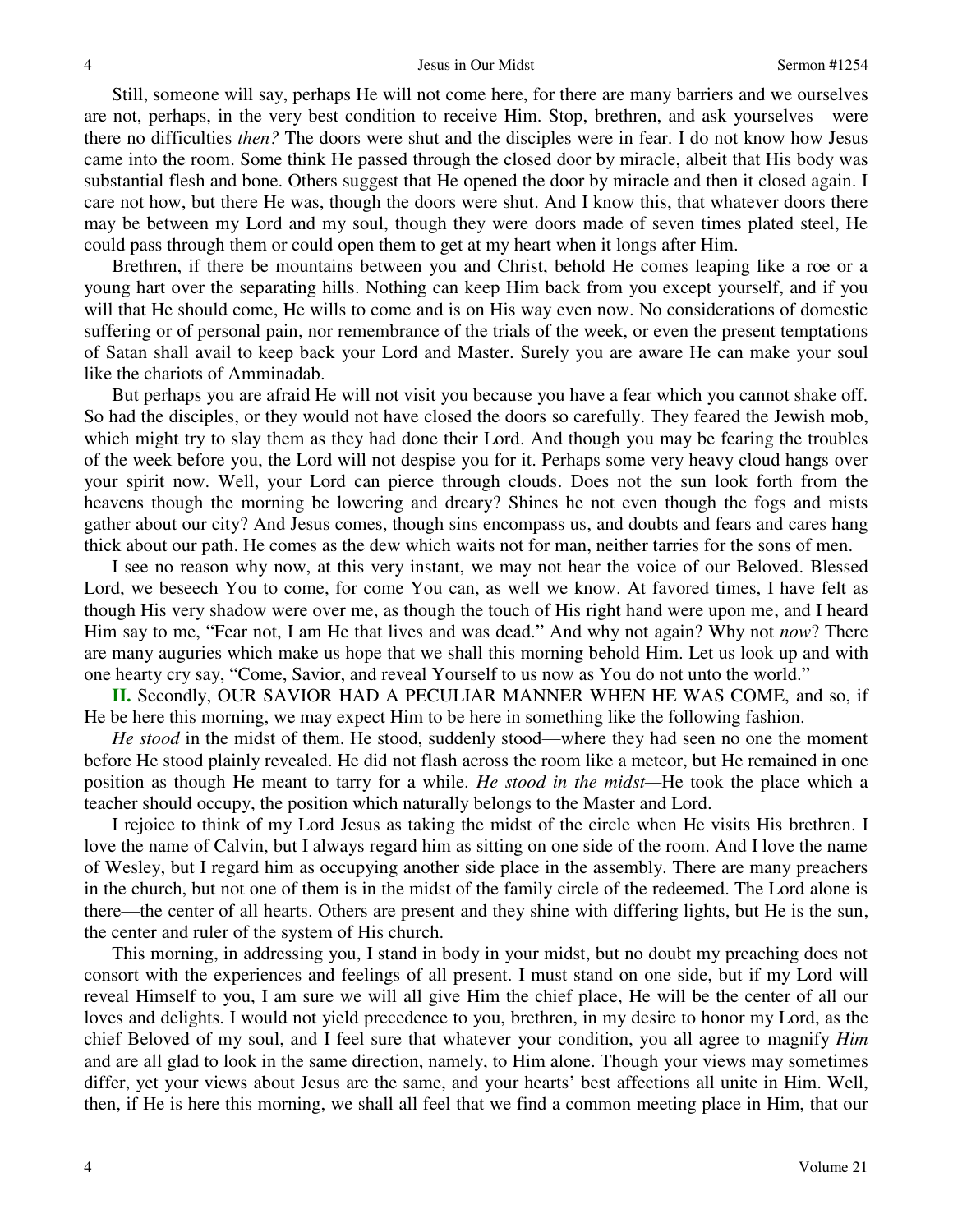## Sermon #1254 Jesus in Our Midst

confidence is in Him, our consecration is to Him, we belong to Him, and He belongs to us, and we are happiest among the happy because He gathers us all around His loving heart.

 When He stands in the midst, the next thing we find is that *He speaks, and His word is,* "*Peace be unto you*." The presence of Christ this morning will be signaled by the bestowal of a deep sense of peace. You will not be able to tell one another why you feel such profound quiet, but it will vividly come before you that Jesus loved you from before the foundations of the world, that your names are engraven upon His hands, that He has bought you with His precious blood, that you are near and dear to Him, and that where He is, there you shall be also, and your souls will feel as if they were more than content. Your experience will be that of the psalmist when he said, "My soul is even as a weaned child."

 It is a glad hour when we want nothing more, but are filled with all the fullness of God. When we can heartily say, "Whom have I in heaven but you, and there is none upon the earth that I desire beside you?" Cares are gone, delight is come, longings are satisfied, and desires fall asleep on His bosom, when Jesus is present. No sound of war is in the camp, nor voice of them that mourn, the time of the singing birds is come, and the voice of the turtle is heard in our land.

 After observing that our Lord spoke, we next find that *He showed—*showed Himself to His disciples. Jesus did not come into their midst to show them a new thought, a philosophic discovery, or even a deep doctrine or a profound mystery, or indeed anything but *Himself*. He was a sacred egoist that day, for what He spoke of was Himself and what He revealed was Himself. What a sight was that for the disciples! They saw the very Christ. They had seen Him for three years before, but not as one who had been dead and passed through the sepulcher. But now He stood before them as the first-begotten from the dead. The most conspicuous things He showed in Himself were His wounds—His hands, His feet, His side.

 Oh, if my Lord be present here this morning, the chief object of faith's vision will be Himself—and the most conspicuous point in Himself will be the ensigns of His passion. The mind cannot contemplate a more blessed object than the wounds of Jesus—founts of redemption, doors of eternal life, sources of hope, seals of heaven. Look, you saints, look even now to your crucified Savior! As far as He enables you, come close to Him and put your finger into the nail prints, and say, "My Lord and my God". Those sacred scars of His are the sure tokens of sin forgiven, punishment borne by the Substitute, and the soul forever emancipated from her slavery. This is what Jesus does when He comes to us in spirit—He makes Himself more dear than ever by fuller and more condescending discoveries of His love, so that we know and believe the love which He has towards us.

 In so doing *our Lord opens up the Scriptures*. He did so to the eleven. Jesus Christ's presence is always known by His people by the value and the beauty which they are led to attach to the Scripture at such times. The Bible is one book in the dark and another book in the light. Do you not sometimes take up the Scripture and as you read it feel that it is like reading any other book, only that it involves a responsibility which another book does not bring upon you? At such seasons, you get no sweetness out of it, but rather bitterness.

 But when Jesus takes the Book, He looses the seven seals thereof and with His finger lights up every line and bids you look, if you will, through the hole in His hand and read the promises in that fashion. Ah, how they glow and glisten! Then the Book talks with you and you detect the voice to be that of the Beloved Himself. There is life in the Word because Christ is there who is the way, the truth, and the life, and is Himself the eternal Logos, the true Word of God.

 Yes, Jesus Christ's presence never teaches a man to despise Scripture and look to inner light, or personal revelation—for much of supposed special revelation is the child of superstition and conceit whereas in the Scriptures we have a more sure word of testimony. The more light a man has directly from the Spirit, the more he prizes the light of the Spirit in the Word. And the more truly he gets into communion with the unseen Christ, the more does he delight in the truth as revealed to him in the pages of inspiration. May we know Christ's presence by that sign and token this morning!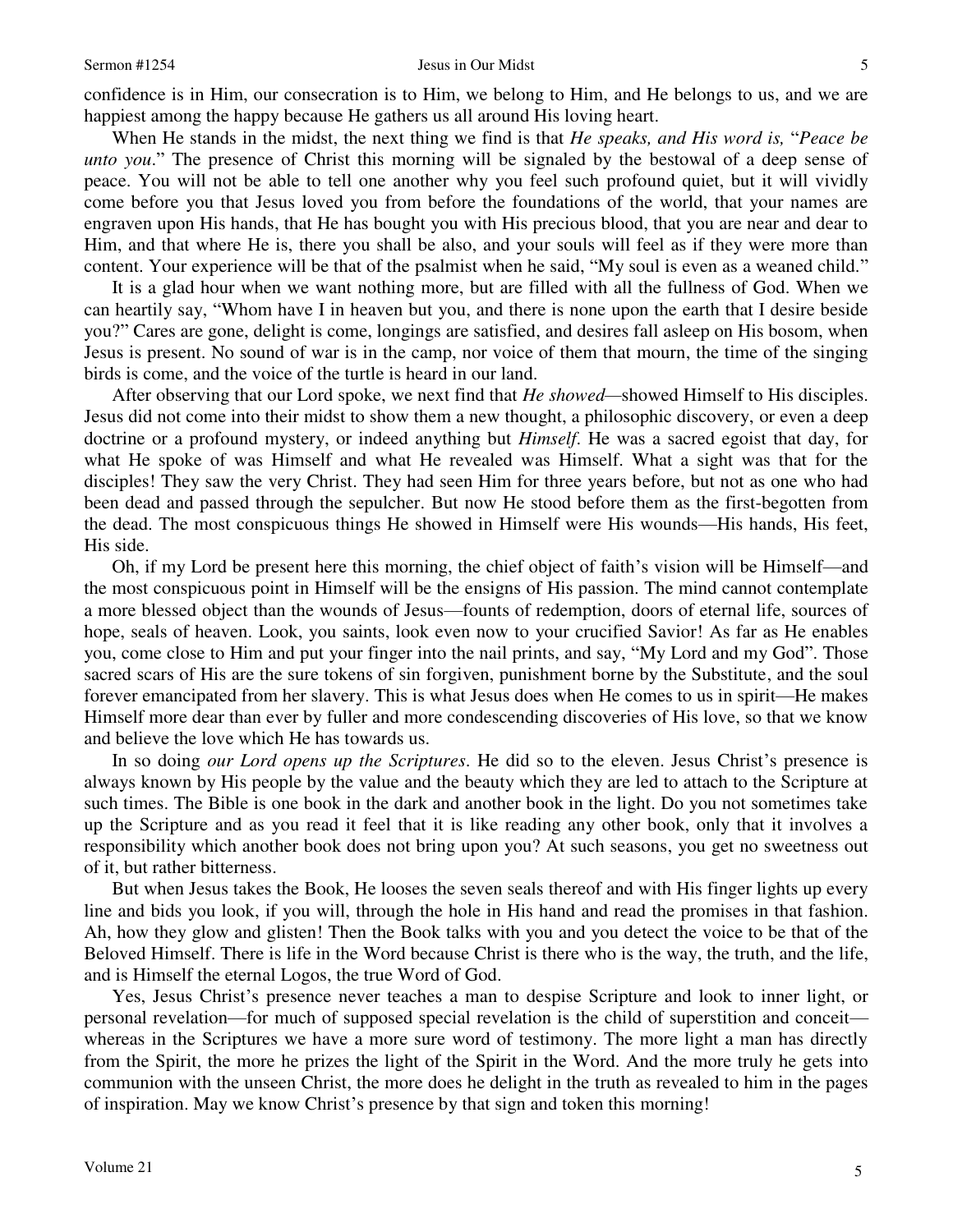Dear friends, the Lord's presence among His followers that day had this peculiarity about it again that then *they forgot all their fears*. As He had given them peace with God, so now He puts aside the fear of the Jews and every other fear which had distressed them. They had been frightened at first, they thought He was a spirit, but now as they gathered about Him and saw Him eat with them, they gathered around Him as sheep around a shepherd, and they felt at home. I am sure as they went to their houses, they had no fears of Jews as they passed through the midnight streets, and when they reached their doors, they felt joyous and light of heart. Whatever their pecuniary circumstances may have been, they had no longer any care, for they had seen the Lord.

 Jesus Christ's presence will be known to you this day by the forgetting of your cares. There is a text in Solomon where he says, "Give strong drink unto him that is ready to perish, and wine unto those that be of heavy hearts. Let him drink, and forget his poverty, and renumber his misery no more." The love of Jesus is that blessed strong drink—presence is the wine whereof if a man will drink, he shall forgot his misery and shall remember his sorrow no more. If Jesus Christ do but give to the man of downcast spirit, the spiced wine of His pomegranate by making him feel that He is near him, and that He loves him—if He does but make him conscious that the Redeemer's self is no fiction, but a very present Friend and Helper—then whatever the trial may be, he shall bear it readily, the cross shall cease to be a load, and the road beneath his pilgrim foot shall become smooth.

 Brethren, we cannot enjoy as yet the presence of Christ corporeally, but I have already shown you that all the blessings which His bodily presence could bestow, we can realize if our Lord, after the same fashion, shall be present with us spiritually today.

**III.** Now thirdly, THE PRESENCE OF CHRIST WITH HIS DISCIPLES EXCITED VARIOUS EMOTIONS. These emotions may be excited by His spiritual presence quite as readily.

 At first they were terrified, for they thought Him a spirit. It is a sad sign of man's depraved nature and of his gross carnality that the presence of a spirit is the source of alarm to him. If we were more spiritual than we are, we should not fear to meet beings of our own order, but should delight to think of the presence of disembodied spirits and should be glad enough to commune with them. Because the disciples were unspiritual, they were alarmed, and when the alarm a little ceased, Jesus said to them, "Why are you troubled? and why do thoughts arise in your hearts?"

 I suppose they began to think of their ill conduct to their Master and conscience made them tremble. We are told by Mark that He also upbraided them with their unbelief and hardness of heart. In gentle tones, He chided them for having been so unbelieving and they must have felt this also to be a source of troubled thoughts. Meanwhile, they doubted whether it could be the risen Savior, and when they were convinced by indisputable signs, they greatly rejoiced and almost at the same time the very vividness of their joy blinded them into another doubt. Like a pendulum, they swung from joy to unbelief. After doubt went, they rejoiced, and then wonder came, and then doubt again, so that they scarcely knew where they were, they were in such a state of excitement.

 John, if you notice, gives a very calm account of it all, for he looked at it rather from Christ's point of view than from the disciples' and having had his head so lately on Christ's bosom, he was, perhaps, more believing than the rest. Luke's picture of it shows us the contending emotions at work in the breasts of the assembled brethren, for Luke was a physician and accustomed to watch symptoms and phases of feeling. He looked at it from the human side and hence he gives us a fuller description of the tossing to and fro, the hopes, fears, joys, sorrows, questions, and comforts of the hour.

 Well, we will leave the eleven and come to ourselves. Suppose for a moment that our Lord were actually to appear among us this morning. I will not say I wish He would, because we know Him no more after the flesh and there is no blessing which His corporeal presence could bestow but what we have already in His spiritual presence. But if He were to come, my brethren, what would be our state of mind towards Him? I hope we should not be terrified. I think the most of us who believe in Him would be more likely to be overjoyed than at all affrighted, but I am sure we should all be filled with *the*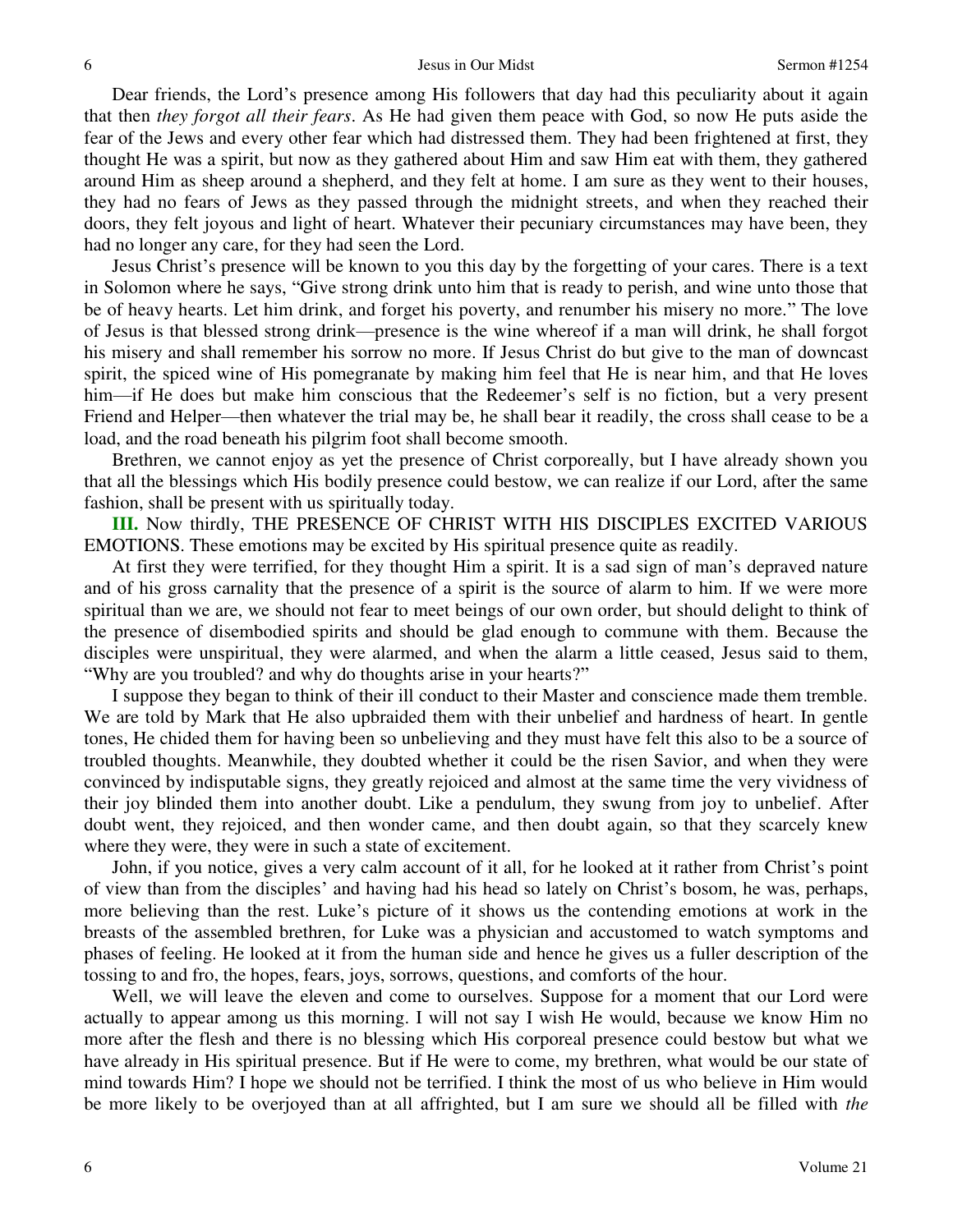*profoundest awe*. The sight of HIM, our Master and Lord! Should we not, like John in Patmos, fall at His feet as dead? Would not the bliss of that vision be too great for these frail bodies?

 At any rate, we would devoutly bow the knee before Him and reverently adore Him. And oh what adoration would we give to the Lamb that once was slain! To that dear and ever blessed Son of God who has washed us from our sins in His own blood. Brethren, we would turn this Tabernacle into a temple and this hallowed hour into a fragment of heaven's eternity. If our Lord would but come here and show Himself among us, what *overflowing love* should He have from us! How would our hearts melt while He spoke!

 Brethren, He is here! Let us give that loving adoration to Him even now. Let us bow before Him and with prostrate reverence of heart worship the divine Son. Why should it not be so? Brethren, may the Holy Spirit lead you into the depths of devotion now.

 I have no doubt we should feel a marvelous degree of *serene joy* to think that at length we were with our Lord. When we went home and told our friends who were not here, we would say to them, "We have had some sweet Sundays, but we have never before had such a Lord's-day as this, for He who is Alpha and Omega walked among us and spoke with us. We forgot the preacher—he went back to his seat and held his head in delight—we thought no more about him, for his Lord absorbed our attention. The joy we had in seeing Jesus was worth dying for."

 Well, dear friends, we shall not have our Lord's crucified body here so as to feel peace from the sight of our eyes and the hearing of our ears, but He is here really, and all the facts which cluster around His presence which would be legitimate reasons for peaceful joy we have already, for He has died and redeemed us, and He has gone into His glory, and He is pleading for us, and He is coming again to take us home to Himself, and these are the fundamental reasons for peace. We have all the real causes of joy that we should have if the man of Nazareth did stand in our midst. Therefore, let us be calmly glad and wholly at rest this morning. God help us to be so!

 Surely, also, many would be melted down with *deep contrition* in our Redeemer's presence. Some of us would have to say, "Lord and Master, have You come to ask an account of our stewardship? We are ashamed to look You in the face, we have done so little for You." There is one who might say, "I have been a member of a church for years, but I have neither helped in the school, preached in the villages, visited the sick, nor rendered any service whatever. I have eaten the fat and drank the sweet in the house of the Lord, but that is all that I have done." Brethren, here, before the spiritually present Lord, you may make the same confessions and be humbled on account of them. I wish you would. Though Jesus is not here with that dear face to chide you tenderly, yet He is here by His blessed Spirit gently to remind you of your forgotten obligations. By His wounds and by His bloody sweat, I do entreat you to be loiterers no longer, but go work in His vineyard and cease not till life's sun goes down.

"Ah," says one, "but if our Lord were here, I would tell Him my great trouble and ask for His sympathy and help. I would come to His feet and beseech Him to save my husband and to convert my ungodly son." Do it, sister, do it now, for He will hear you as assuredly as if we heard His footsteps in these aisles. His Spirit, who has put the desire into your soul, is the pledge of His presence. Breathe the prayer and expect the blessing and your expectation shall not fail.

 I hear another believer cry out, "Ah, if my Lord were here before me, I would pour out my glad soul in praise and tell Him how I love Him. I would kiss His feet and wash them with my tears." Do it now, my friend, for though you have not the flesh and blood of Christ present, yet Jesus in spirit is here and though His body be up in glory, yet your tears and thankfulness will reach Him and be as acceptable to Him as if He were here in body. Even now His heart will accept the emotions of your soul, let them flow out before Him as perfume from the flowers.

"Ah," says one, "if I did but see the Lord I should leave this morning's assembly feeling that I could now lead a higher life than ever I had led before. I could not look at Him without saying, 'You altogether lovely one, I pledge myself to You, for You to live, for You to die, and all I have and all I am shall be Yours forever.'" Beloved, do it unrestrainedly and unfeignedly even now. Do it now, I say, for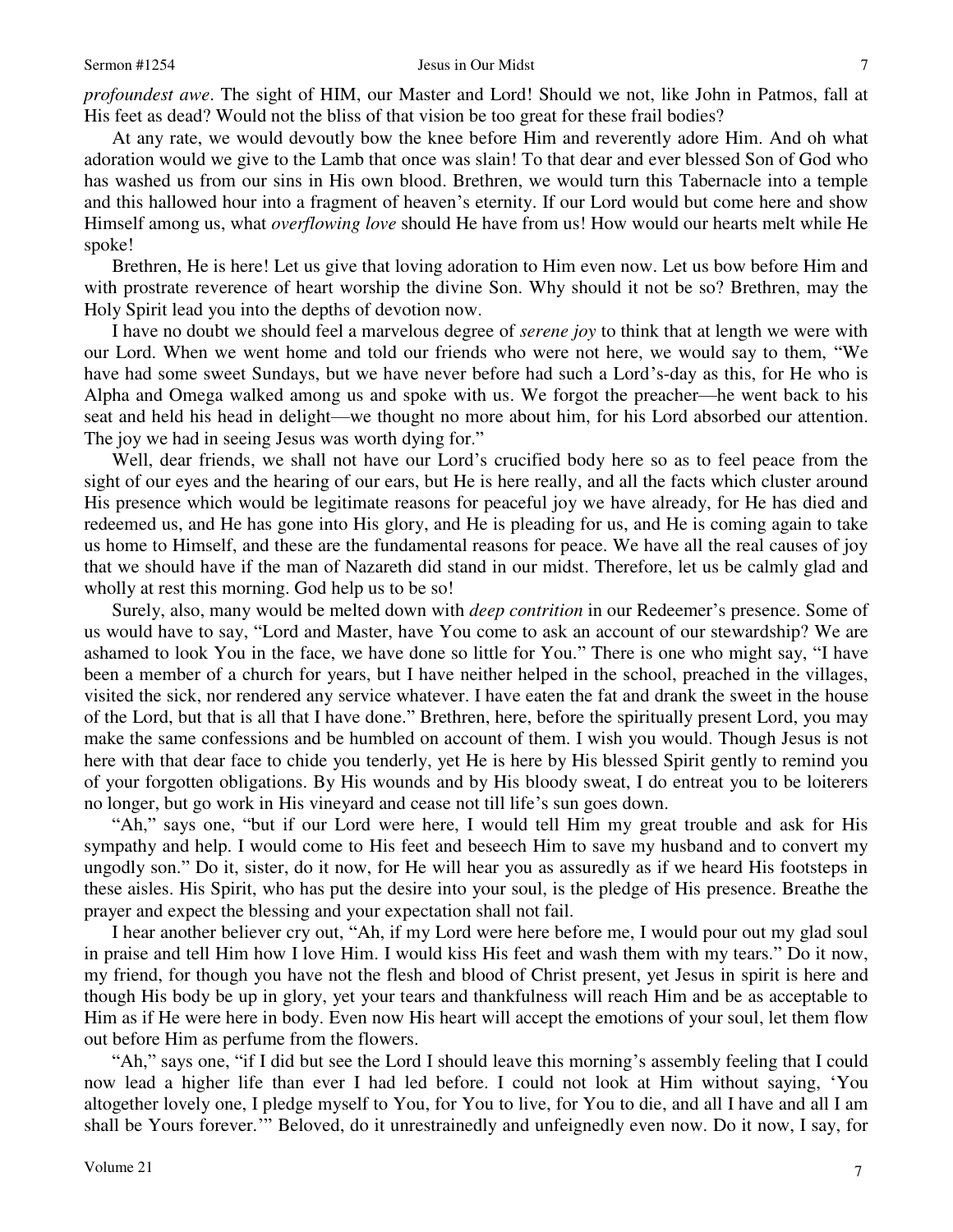He will just as well accept you, looking out from the glory land above, as though He looked down upon you from this platform.

 I wonder what the scene would be with some hypocrites who are present if Christ were to come. Ah, how they would wish they had never made a profession of religion. Oh Judas, Judas, how would you bear to see the risen glory of Him whom you betrayed? Are you here this morning, Judas? And you, vacillating Pilate, who knew the right but did the wrong—how will you meet the man in whom you found no fault but yet condemned to die? There may be many here who have despised Him, who have reviled His people, and ridiculed His Gospel, albeit that Jesus shed His blood for the sons of men. Well, although Jesus is not here in body, yet will He soon come in person to judge the quick and dead. And if you dare not meet Him now, how will you meet Him then? Thus says the Lord, prepare you for His advent, for behold He comes to judge mankind, and woe unto those who shall be found wanting in the day of His appearing.

**IV.** The last thing of all is this, Jesus Christ, when He came among His disciples, LEFT CERTAIN PERMANENT GIFTS, which also can be realized by His spiritual presence.

 One of the most precious gifts He left them was *the realization of His person*. Those who saw Him that day never thought of Him henceforth as a mere historical personage, or a dream, or a phantom. You have read a great many histories, but you have never realized the persons of history as you have realized your own father and mother and son, but the disciples must have realized Christ, for they saw Him and some of them touched Him and put their finger into the print of the nails. Now, it is very desirable that we should, all of us, realize the reality of Jesus Christ as God and man, and we can do it this morning if He will come and overshadow us with His presence.

 There are some of us to whom Christ has been a world more real than ourselves, for we have sometimes scarce known whether we were in the body or out of the body, when He has been near, but we have always known whether *He* was in the body or out of the body. We have felt as if wife and father and mother were shadows that would pass away, but we have realized the eternal existence of Christ and have known that He could not pass away. And so spiritually we have grasped Him more firmly than we have our own kith and kin. The most real thing under heaven to my soul is the Lord Jesus Christ.

 Brethren, can you all say that? If you can, then Christ has been present with you this morning. I do not say that I can use this language always. Alas, alas, when my Lord has gone, it is not so with me! But when I know He is near, there is no force that does so completely constrain me, no impulse that does so utterly hold me spellbound as the impulse that arises from His presence, and the constraint that flows out of His love shed abroad in my soul. Every child of God knows it is so and thus it is clear that without seeing Christ with the eyes, you can obtain the boon of realizing Him.

 Next He gave to them all *a commission.* He said, "Go you into all the world and preach the gospel to every creature." He has never laid His hand on your shoulder, my brother, and said, "Go and tell the Gospel to poor sinners." He has never touched you, my sister, and said, "Woman, I have sent you to bring your companions to Me, go and tell them of My love!" No, but He has virtually done it by the commission which He gave to all His disciples, and He does it powerfully and specially by His Spirit to many of us whenever we realize His presence.

We cannot sit down at the feet of Christ without feeling that we must work for Him. I defy any man to live near Christ and to be lazy. Our Lord walks a smart pace and if you will keep company with Him you must go His rate. But if you loiter and linger and waste time, Christ will be on ahead and leave you to yourself. I pray Him to commission some of you this morning.

 I tried last Sunday morning to call out young heroes for Christ. I do not know whether the Lord called them out by me or not, but I pray that Jesus would do it. If today He should appear, the Crucified One, with face more marred than that of any man—with pierced hands, with side opened by the deep gash—if He should speak personally to each of you, and say, "My son, My daughter, go and serve Me,